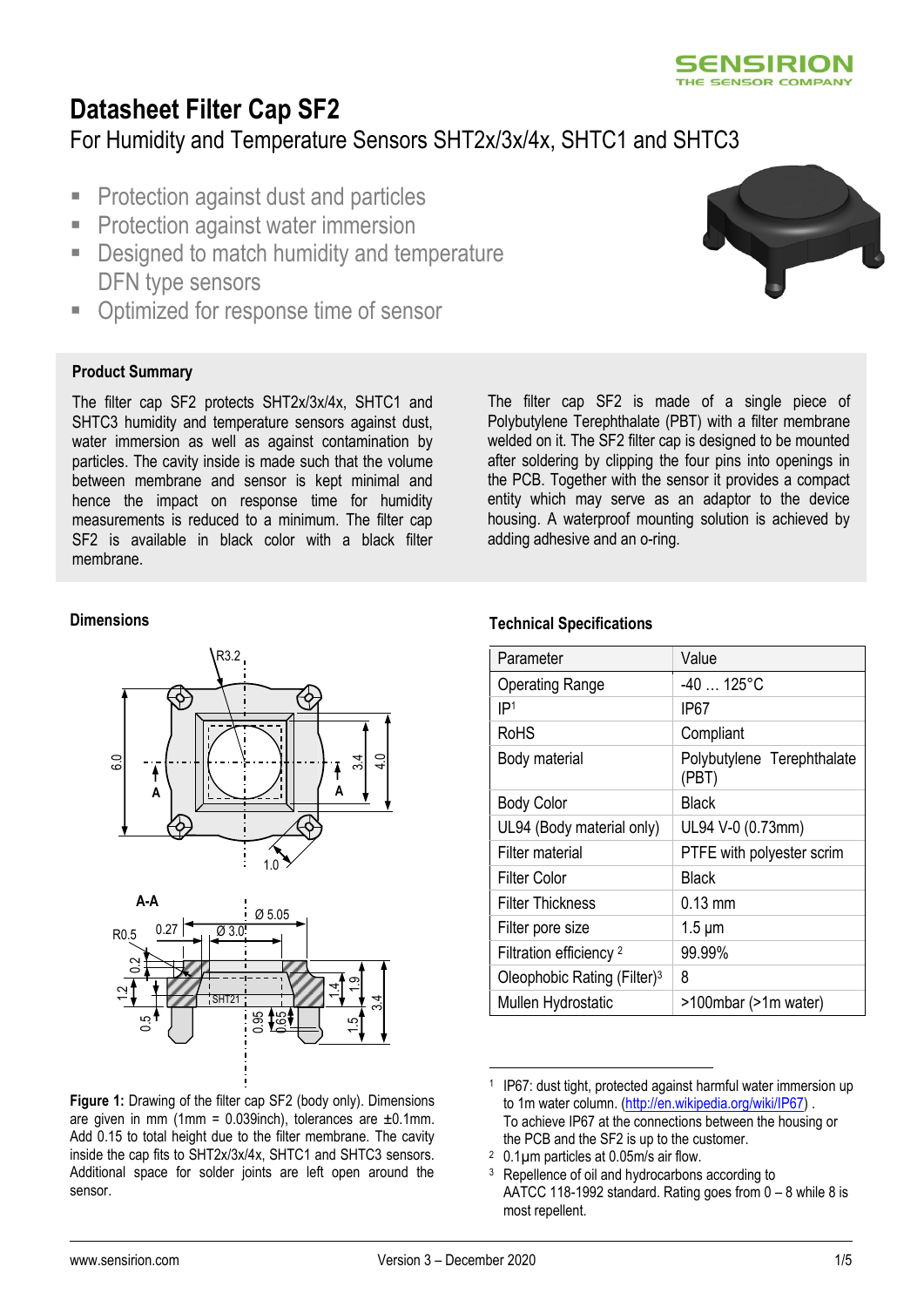

# User's Guide Filter Cap SF2

#### **Mounting Instruction**

The filter cap SF2 is mounted to the PCB after soldering the sensor by clipping the four pins into the openings in the PCB. The filter cap may be fixed by adhesive or by the force of the pins itself – compare Figure 2. By choosing different distances between the openings the SF2 either clips itself on the PCB by mechanical force or the pins can be used for positioning only  $-$  compare Figure 3. The recommended PCB thickness for mounting with clips is ≥ 0.8mm. Please note that when mounting the filter cap with clips, a hermetic seal between filter cap and PCB cannot be guaranteed. This should be considered for applications in which the filter cap is used to seal the volume around the sensor against surrounding volume which is enclosed by a housing (compare [Figure 2\)](#page-1-0). In addition, the membrane or any part of the SF2 must be protected from external forces or contact, so that no mechanical stress is put on the SF2, which could result in shifting or breaking. This could be realized in a design as in Figure 2, where the membrane is protected behind the housing, i.e. no part of the SF2 is exposed or sticks out of the housing. For further information on handling and assembly of SF2 filter caps please refer to the application Note "Handling and Assembly of SF2 Filter Cap".



<span id="page-1-0"></span>**Figure 2:** Side view of SF2 filter cap mounted between PCB and housing wall. The volume below the membrane is kept minimal and the membrane is separated from the surrounding volume enclosed by housing.

#### **Measures for higher protection**

For hermetic seal, adhesive must be added between filter cap and PCB. Such seal provides higher security against water leakage, condensation inside the housing, and corrosion of the soldering pads of the sensor. If corrosion of the solder contacts is a potential problem, it is recommended to cover the solder joints with adhesive as well. For further information on application of adhesives with SF2 filter caps, please refer to the application Note "Handling and Assembly of SF2 Filter Cap".

#### **Labeling of the shipment**



**Figure 3**: PCB layout example of SHT2x and filter cap SF2; all DFN sensors of smaller size to be placed according to the example in the center of the SF2 outline. Dimensions are given in mm (1mm = 0.039 inch). The distance of the openings is 5.1mm ±0.05mm if the sensor should clip on the PCB and 5.28mm if the pins are used for adjustment only. By varying the openings distance about  $\pm 0.05$ mm the clipping force may be adjusted.

#### **Mounting against housing wall**

The filter cap SF2 not only protects against dust and water immersion, it also helps to mount the sensor to the housing wall. If mounted to a housing wall towards the outside, the sensor is perfectly exposed to the environment of which humidity and temperature shall be measured.

In order to protect the inside of the device housing against water immersion it is recommended to place an o-ring between filter cap and housing wall – compare Figure 2.

For such o-rings Sensirion recommends the following specifications:

- Inner diameter: 5mm
- Cross section: 1mm
- Material: NBR

Important: Please ensure that the air path to the measured volume is not blocked by another membrane. This may increase response time of the sensor dramatically.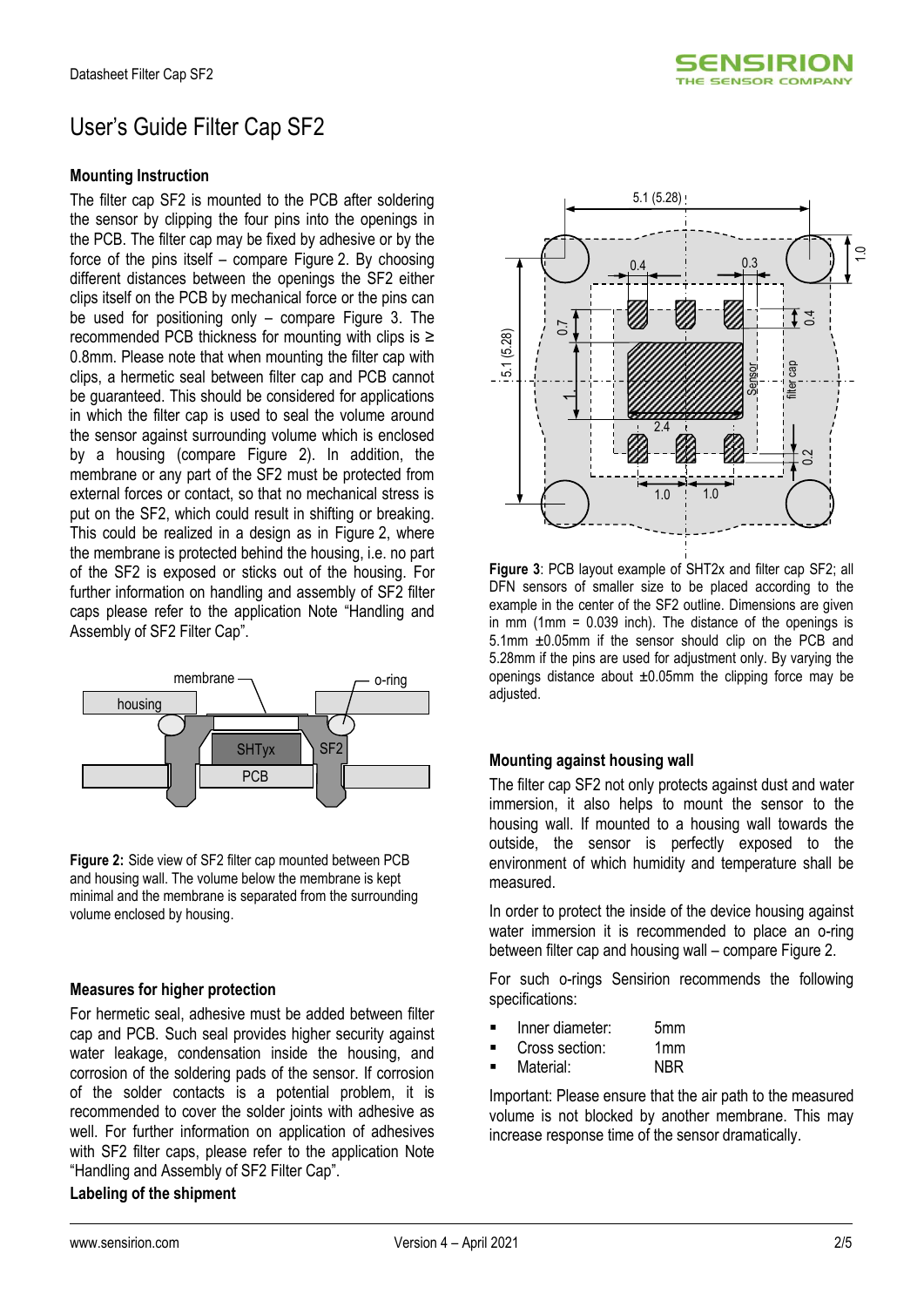

Each shipment is labeled with product and tracking information – compare Figure 4.



**Figure 4:** Label on shipment packaging: Customer P/N refers to the Sensirion product number, Lot No. refers to suppliers tracking information. Production Date is given as MM = month,  $DD = day$ , YYYY = year.

### **Shipping Package**

The SF2 are provided in trays of 100 pieces per tray.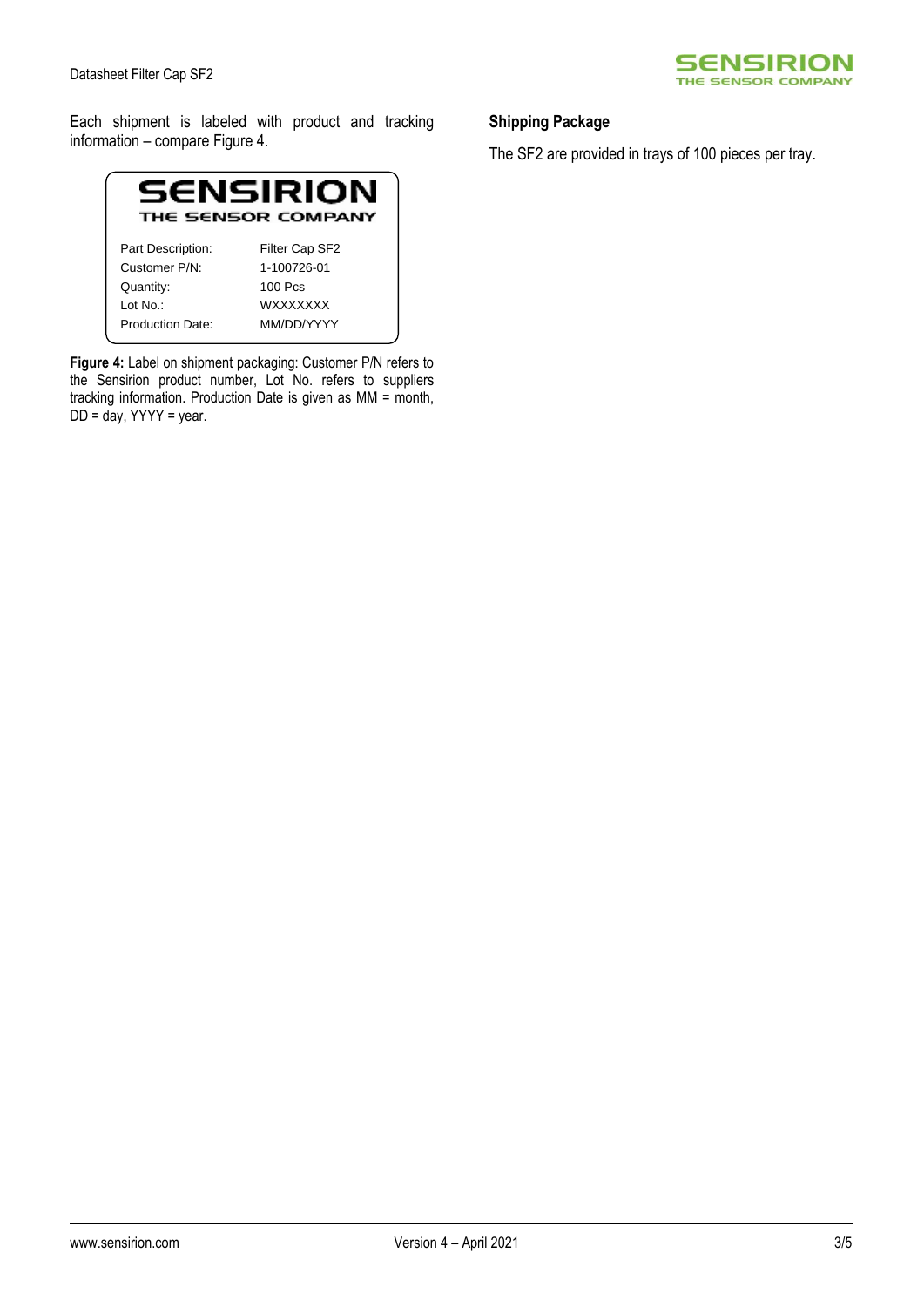

## **Revision History**

| Date           | <b>Version</b> | Page(s) | <b>Changes</b>                                                                                            |
|----------------|----------------|---------|-----------------------------------------------------------------------------------------------------------|
| August 2010    | 1.0            | $1 - 3$ | Changed front picture, completed technical spec. and labeling (DBO)                                       |
| December 2011  |                |         | More detailed information to mounting of filter cap, reference to application note.                       |
| September 2020 |                | 2, 5    | Modified mounting instructions to ensure protection from mechanical stress.<br>Updated important notices. |
| April 2021     |                | 1, 2    | SF2 now recommended for SHT2x/3x/4x, SHTC1 and SHTC3                                                      |